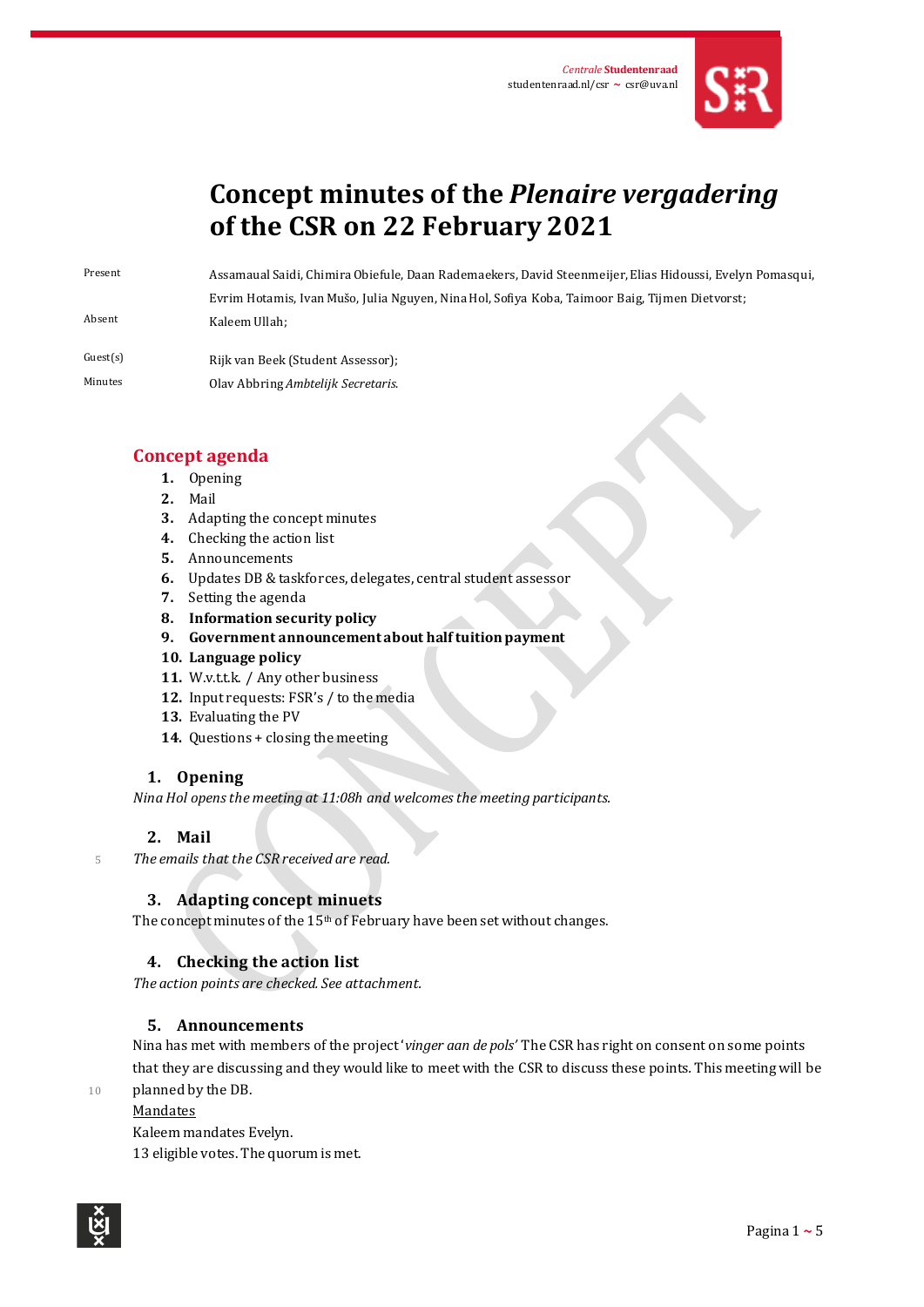

## **6. Updates DB & taskforces, delegates, central student assessor**

*Please remember to add the updates in the document*.

#### **7. Setting the agenda**

15 The agenda point 'election timeline' has been added to the agenda. The agenda is set without any further changes.

#### **8. Information security policy**

There are no question on the proposals.

**Voting proposal:** The CSR 20-21 decides in favour of consenting to the information security policy and sending the response letter to the CvB.

20 In favour: 13

Against: 0

Blanco: 0

Abstain: 0

*The council decides in favour of consenting to the information security policy and sending the response letter to*  <sup>25</sup> *the CvB (decision).*

## **9. Government announcement about half tuition payment**

The government introduced new regulations. These include 8.5bil euros for education. A part of this will go towards the Universities. The file holders of education would like to hear what the thoughts of the CSR are regarding these measures. If the CSR would be critical about something it should be that these benefits are for next year's students. It should be brought up how this year's students and this year's graduates can be 30 compensated. It will be looked into what the government has said regarding the benefits for international students. It should be asked if it will be a lump sum. A study voucher should not be accepted. This item should be made part of the transfer to next year's CSR.

35

*Sofiya joins the meeting*

The take away is: there is criticism on it. A MP will be written. This will include actions that CSR can take and a general stance of the CSR.

## **10. Language policy**

The goal of the meeting piece is to advocate to have every document that is send to be available in English. This is a good idea, but the working relation should be taken into account. If this is pursued it should be look 40 into what happens if the CSR doesn't consent, because of this reason. Currently the medezeggenschap is already obstructed, because committees receive documents that they cannot understand. The University is already a bi-lingual university, this should also be brought into practice. It has happened that a member of the CSR could not join a working group, because they specifically asked for a Dutch speaking student.

45 Elias will also contact the previous board members to help with this discussion, look into the WHW, contact Juridische Zaken and contact Annabel from the RvA.

The follow up will be contacting the CvB to discuss the topic. Look into getting this approved and having the possibility to automatically inform people who contact the CSR that they want to receive documents in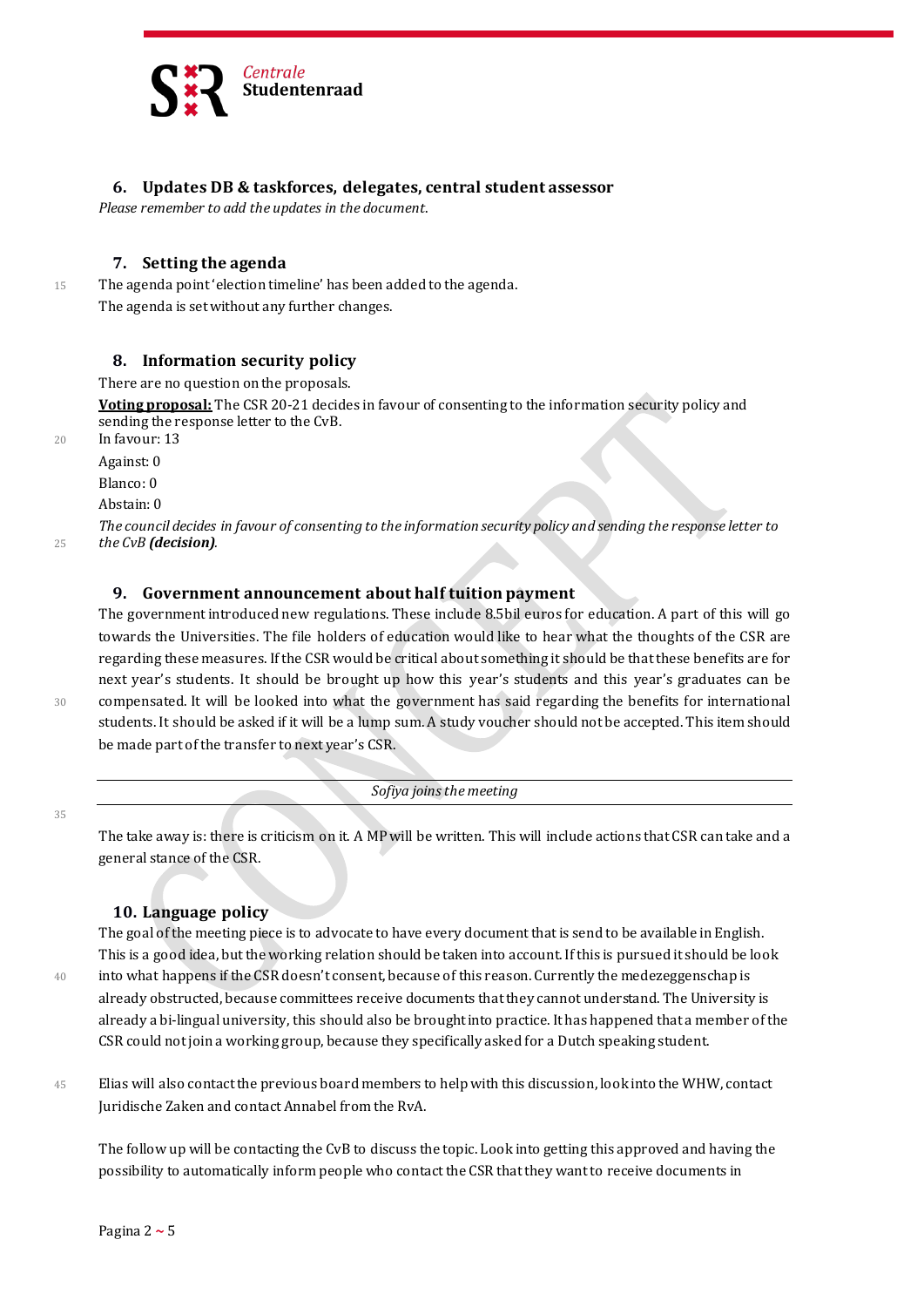

## 50 English. A preference is to contact the CvB directly first to look into approving this. It can be brought up during the W.V.T.T.K. of the OV.

# ''art. 9.40 lid 5 WHW: (possibility to overrule negative consent from medezeggenschap)

Indien het college van bestuur of de decaan voor de voorgenomen beslissing geen instemming van het 55 medezeggenschapsorgaan heeft gekregen, kan het de geschillencommissie, in afwijking van het vierde lid, toestemming vragen om de beslissing te nemen. De geschillencommissie geeft slechts toestemming, indien de beslissing van het medezeggenschapsorgaan om geen instemming te geven onredelijk is of indien de voorgenomen beslissing van het college van bestuur of de decaan gevergd wordt door zwaarwegende organisatorische, economische of sociale redenen. Voor zover het gaat om een geschil over de hoofdlijnen van 60 de begroting en de geschillencommissie niet voor 1 januari van het jaar waarop de begroting betrekking heeft, aan het college van bestuur toestemming heeft gegeven een beslissing te nemen, kan het college van bestuur totdat de geschillencommissie een besluit over het verlenen van toestemming heeft genomen, voor het doen van uitgaven in dat jaar beschikken over ten hoogste vier twaalfde gedeelten van de bedragen die in de overeenkomstige begrotingsonderdelen van het voorafgaande jaar waren opgenomen. ''

- 65 "If the Executive Board or the Dean has not obtained the consent of the participation body for the intended decision, it may, notwithstanding paragraph 4, ask the Arbitration Committee for permission to take the decision. The Arbitration Committee will only give permission if the participation body's decision not to give its consent is unreasonable or if the intended decision of the Executive Board or the dean is necessitated by compelling organizational, economic or social reasons. If the dispute is about the outline of the budget and the
- 70 Arbitration Committee has not given the Executive Board permission to make a decision before January 1 of the year to which the budget relates, the Executive Board may, until the Arbitration Committee has made a decision about granting permission, use up to four twelfths of the amounts that were included in the corresponding budget items of the previous year to make expenditures in that year."

## **11. Election timeline**

75 The goal of the meeting piece is to vote on what moment the CSR would like to have the elections and bring this to the CSB.

Having a longer voting period might higher the turn-out rates. However, in the meeting piece it is shown that during the last two days of the election period not as many people vote.

80

The FSR FdG experience a difficult transfer period, if the elections are postponed. Last year this might have been the case, because the new FSR could not be involved in certain decisions. The CSR can focus on informing the participating parties when the transfer period will happen.

85 It was understood that the elections of the COR are not linked to the elections of the CSR.

**Voting proposal:** The CSR 20-21 decides in favour keeping the election dates as they are set now. In favour: 1 Against: 11

90 Blanco: 0

Abstain: 2 *No majority in favour. The next proposal is voted on.*

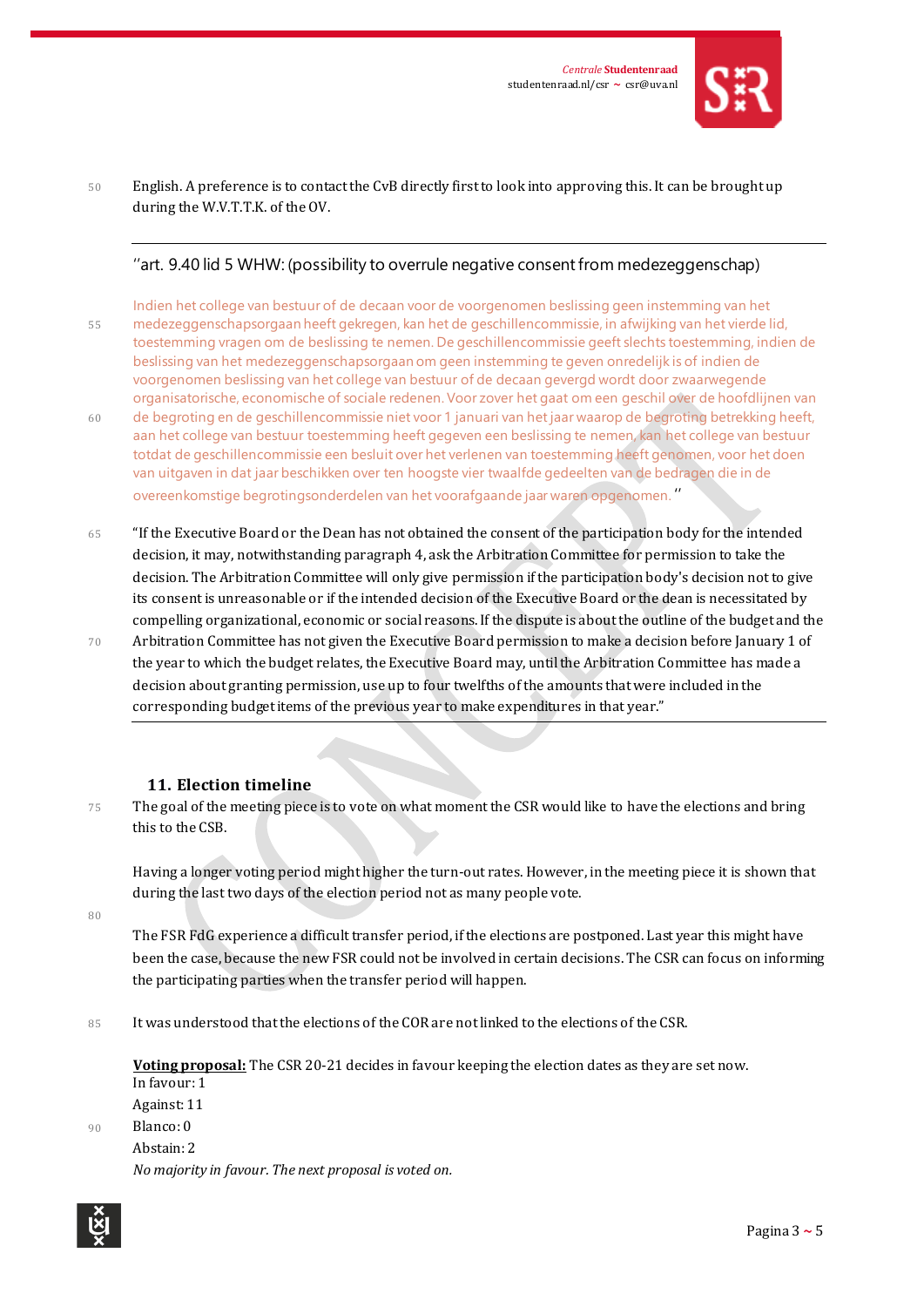

|     | <b>Voting proposal:</b> The CSR 20-21 decides in favour of postponing the elections and having them from the 31 <sup>st</sup>         |
|-----|---------------------------------------------------------------------------------------------------------------------------------------|
| 95  | of May to the $4th$ of June.                                                                                                          |
|     | In favour: 10                                                                                                                         |
|     | Against: 0                                                                                                                            |
|     | Blanco: 4                                                                                                                             |
|     | Abstain: 0                                                                                                                            |
| 100 | The CSR 20-21 decides in favour of postponing the elections and having them from the 31st of May until the 4th<br>of June (decision). |
|     |                                                                                                                                       |

Sofiya will contact the CSB to inform them on the CSR's decision that they would like to postpone the elections <sup>105</sup> and have them from the 31st of May until the 4th of June **(action)**.

#### **12. W.V.T.T.K. / Any other business**

The CSR has received the concept chapter on the quality agreements from the legal affairs department for year review. The employee working on it would like to receive a reflection from the GV on the quality agreements before the  $1<sup>st</sup>$  of March so they can add it to the year review. It could be proposed to send a response on the 12<sup>th</sup> of March, after the GV can discuss it. The CSR can send their own response next week, but 110 officially respond on the  $12<sup>th</sup>$  of March. Nina will mail with Nafisa to discuss how the COR is going to approach the reflection from the GV of the quality agreements for the year review **(action)**.

Rijk is working with a cooperation 'Samenwe*rkingsverband voorgezet onderwijs Amsterdam-Diemen*' that works with students that need extra help in their studies. They would like to recruit students to assist in 115 giving extra exam training to students. The UvA has consented to relay this request and take up contact with study associations. Rijk will send the text that has been written, that can also be shared in the CSR's network to the ambtelijk secretaris.

## **13. Input requests for the FSR's / to the media**

*No input requests.*

#### **14. Evaluating the PV**

*The CSR members evaluate the PV.*

#### **15. Questions + closing the meeting**

<sup>120</sup> *11:53 Nina closes the meeting.*

|  | <b>Decisions</b> |
|--|------------------|
|  |                  |

|     | 210222-01          | The CSR 20-21 decides in favour of consenting to the information security policy and sending   |
|-----|--------------------|------------------------------------------------------------------------------------------------|
|     |                    | the response letter to the CvB.                                                                |
| 125 | 210215-02          | The CSR20-21 decides in favour of postponing the elections and having them from the $31*$ of   |
|     |                    | May to the $4th$ of June.                                                                      |
|     | <b>Action list</b> |                                                                                                |
|     | 210222-01          | Sofiya will contact the CSB to inform them on the CSR's decision that they would like to       |
|     |                    | postpone the elections and have them from the $31st$ of May until the 4 <sup>th</sup> of June. |
|     | 210222-02          | Nina will mail with Nafisa to discuss how the COR is going to approach the reflection from the |
| 130 |                    | GV of the quality agreements for the year review.                                              |
|     | 210125-01          | The committee chairs will look into changing their committee's page on the Studentenraad       |
|     |                    | website.                                                                                       |
|     |                    |                                                                                                |